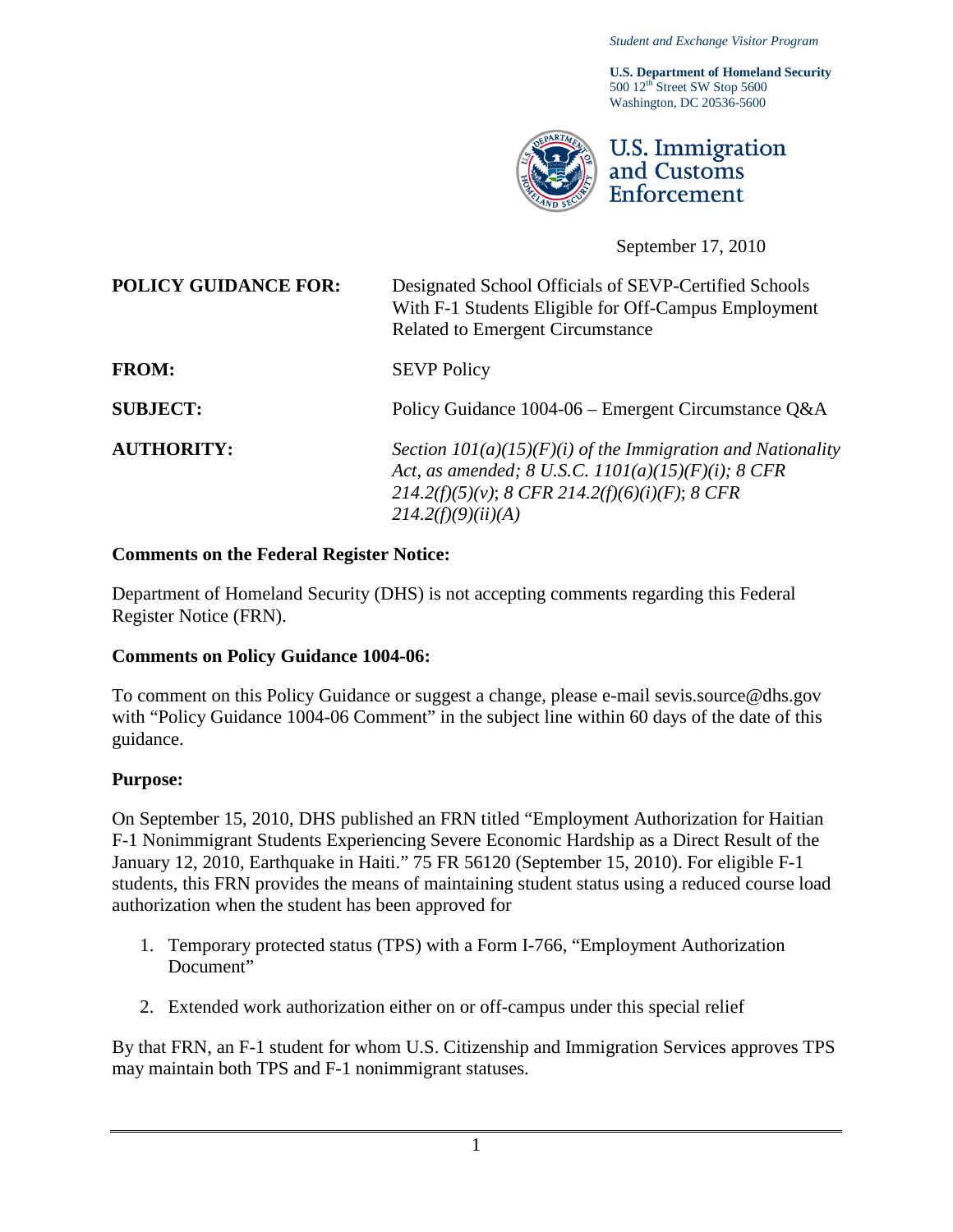Policy Guidance  $1004-06<sup>1</sup>$  $1004-06<sup>1</sup>$  supplements that FRN, providing more detailed guidance for designated school officials.

#### **Federal Register Notice**:

The Federal Register published the FRN on September 15, 2010. You can find the text of the FRN [\(75 FR 56120\)](http://www.gpo.gov/fdsys/pkg/FR-2010-09-15/pdf/2010-22929.pdf) online in the Federal Register website.

#### **Terms**:

 $\overline{a}$ 

See the **glossary** for terms or acronyms.

<span id="page-1-0"></span><sup>&</sup>lt;sup>1</sup> This guidance represents SEVP's current thinking on this topic. It is advisory in nature and informational in content. Its purpose is to provide guidance to the SEVIS user community and to all SEVP personnel involved in the adjudication and review of petitions for SEVP certification and appeals.

It reflects the position on, or interpretation of, the applicable laws or regulations DHS has published as of the date of this publication, which appears on the first page of the policy guidance. This guidance does not, in any way, replace or supersede those laws or regulations. Only the latest official release of the applicable law or regulation is authoritative.

This guidance does not create or confer any rights for or on any person and does not operate to bind SEVP or the public.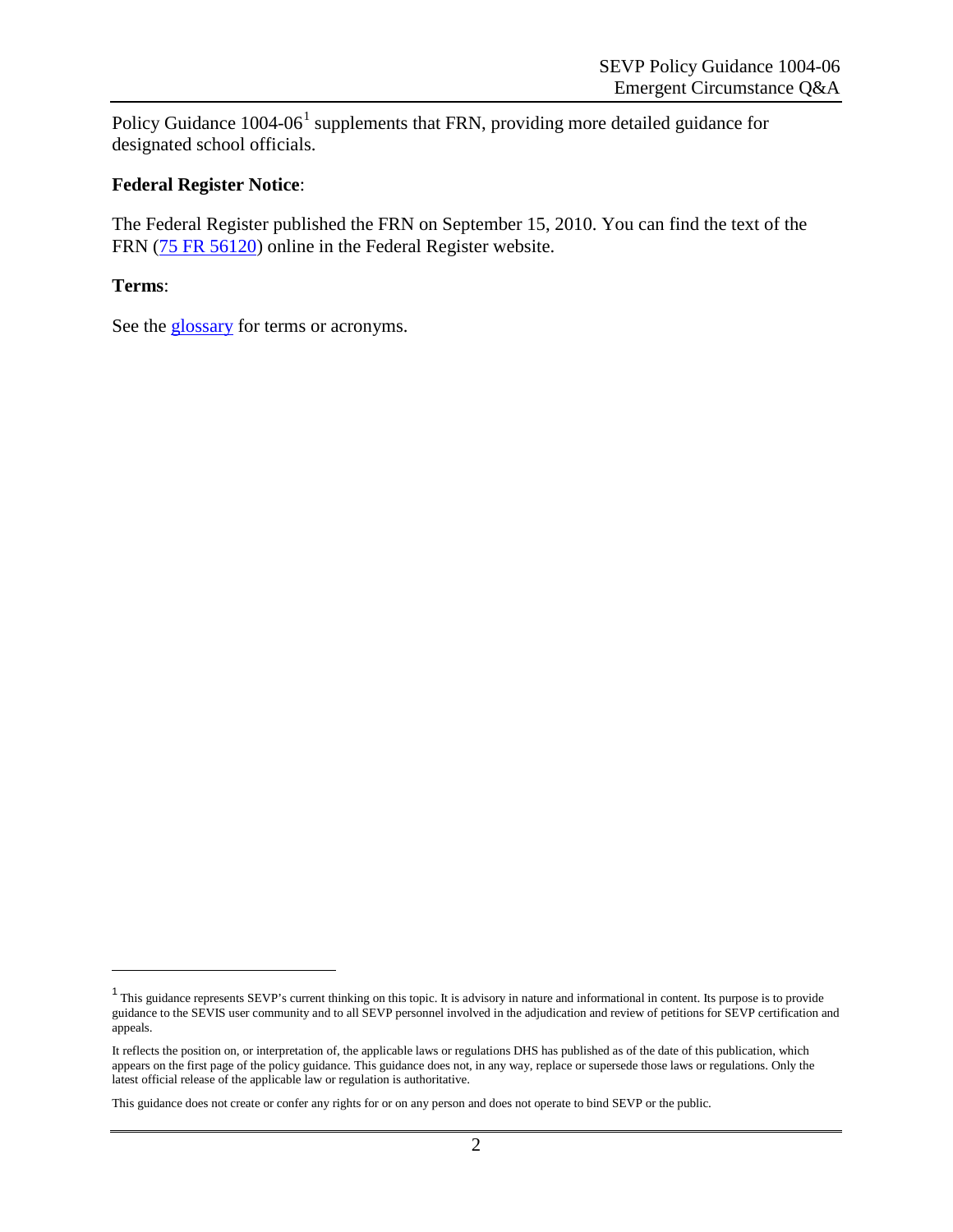# Table of Contents

| 1.1  | Who is covered by the Federal Register Notice (FRN) - "Employment<br>Authorization for Haitian F-1 Nonimmigrant Students Experiencing Severe<br>Economic Hardship as a Direct Result of the January 12, 2010, Earthquake in Haiti"?6 |
|------|--------------------------------------------------------------------------------------------------------------------------------------------------------------------------------------------------------------------------------------|
| 1.2  |                                                                                                                                                                                                                                      |
| 1.3  | Is an F-2 accompanying spouse or minor child of an F-1 student covered by the                                                                                                                                                        |
| 1.4  | Does this authority travel with the F-1 student when transferring to another SEVP-                                                                                                                                                   |
| 1.5  |                                                                                                                                                                                                                                      |
| 1.6  | What regulatory requirements does this FRN temporarily suspend relating to off-                                                                                                                                                      |
| 1.7  | Generally, what is the minimum course load requirement for F-1 students?7                                                                                                                                                            |
| 1.8  | May a Haitian F-1 student who already has on- or off-campus employment<br>authorization benefit from the suspension of regulatory requirements under this                                                                            |
| 1.9  | Must the F-1 student apply for reinstatement after expiration of this special<br>employment authorization if the student takes a reduced course of study? 8                                                                          |
|      | 1.10 Will the suspension of the applicability of the standard student employment<br>requirements apply to an alien granted an F-1 visa after publication of this FRN in                                                              |
| 1.11 | Does this FRN apply to an F-1 student who departs the United States after<br>publication of the FRN and who needs to obtain a new F-1 visa before returning to                                                                       |
|      |                                                                                                                                                                                                                                      |
| 2.1  | Will an F-1 student granted on-campus employment authorization under this FRN<br>have authorization to work more than 20 hours per week while school is in session? 8                                                                |
| 2.2  |                                                                                                                                                                                                                                      |
| 2.3  |                                                                                                                                                                                                                                      |
| 2.4  | Will an F-1 student with on-campus employment authorization under this FRN have<br>authorization to reduce a normal course load and still maintain F-1 status?9                                                                      |
|      |                                                                                                                                                                                                                                      |
| 3.1  | Can an F-1 student with off-campus employment authorization under this FRN gain<br>authorization to reduce a normal course load and still maintain F-1 status?9                                                                      |
| 3.2  | How may a Haitian F-1 student obtain employment authorization for off-campus                                                                                                                                                         |
| 3.3  | Must an F-1 student who has applied for TPS and obtained an EAD apply for a new                                                                                                                                                      |
| 3.4  |                                                                                                                                                                                                                                      |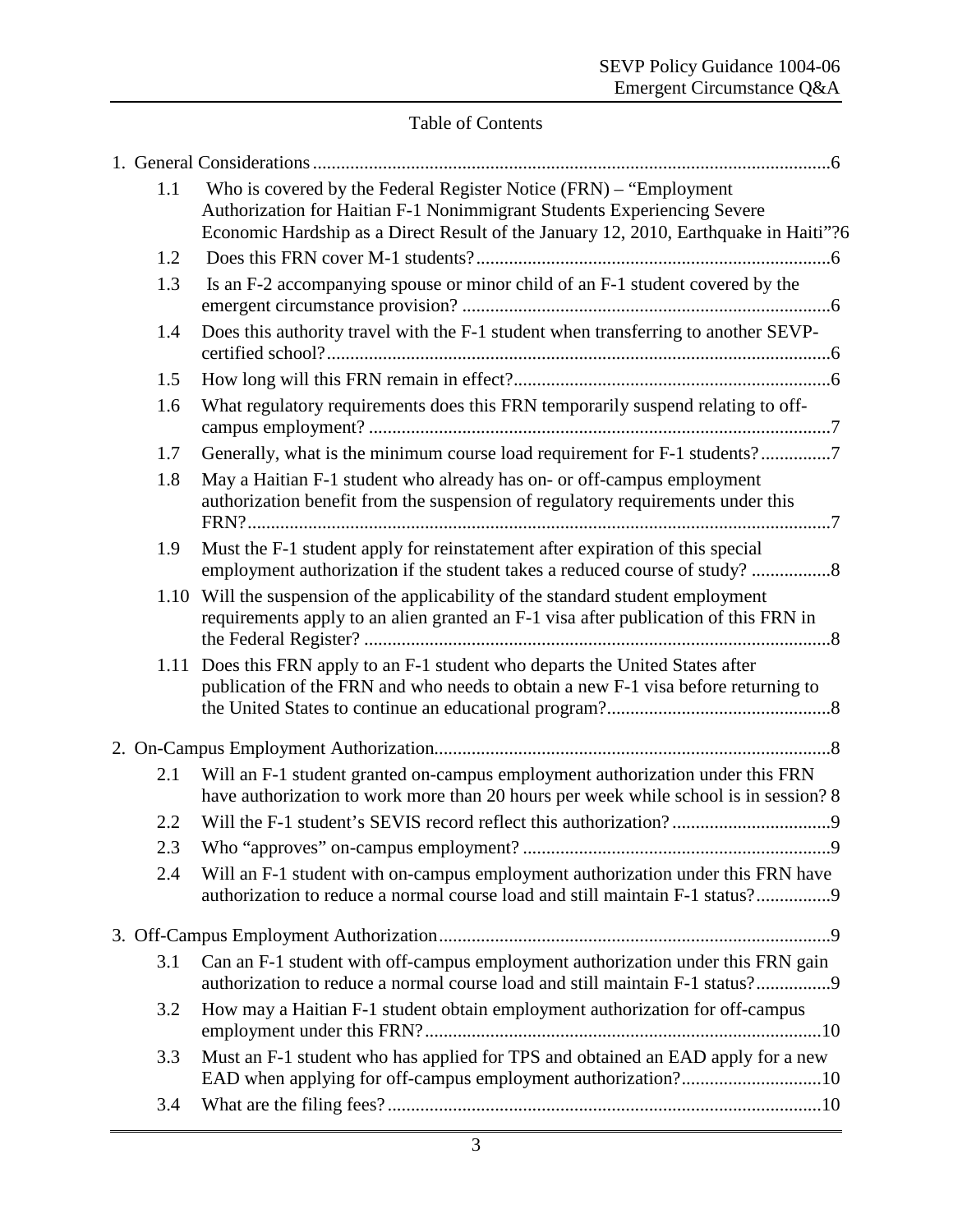| 3.5  | What actions must an F-1 student take to initiate off-campus employment?10                                                                                           |  |
|------|----------------------------------------------------------------------------------------------------------------------------------------------------------------------|--|
| 3.6  | What actions must a DSO take in SEVIS to initiate an off-campus employment                                                                                           |  |
|      |                                                                                                                                                                      |  |
| 3.7  |                                                                                                                                                                      |  |
| 3.8  |                                                                                                                                                                      |  |
| 3.9  | What are the processing guidelines an F-1 student should follow for this application                                                                                 |  |
|      |                                                                                                                                                                      |  |
| 4.1  |                                                                                                                                                                      |  |
| 4.2  | Would an emergent circumstance notice affect an F-1 student's ability to apply for                                                                                   |  |
| 4.3  | Does designation as an emergent circumstance affect the number of hours an F-1                                                                                       |  |
| 4.4  | Upon receiving approval for TPS, what happens to a nonimmigrant's F or M status?13                                                                                   |  |
| 4.5  | Is a nonimmigrant required to maintain F or M status upon TPS application                                                                                            |  |
| 4.6  | May an F-1 or M-1 student approved for TPS continue a course of study but not                                                                                        |  |
| 4.7  | What must a student do to maintain F-1 or M-1 student status while on TPS? 13                                                                                        |  |
| 4.8  | May an F-1 student who is currently attending an English as a Second Language<br>(ESL) program apply for TPS? May that student also continue coursework?13           |  |
| 4.9  | Can an F-1 student apply for TPS and for benefits under this FRN at the same time?13                                                                                 |  |
| 4.10 | Should a student report receipt of a TPS-related EAD to the DSO?14                                                                                                   |  |
| 4.11 | What other option would an F-1 student have for applying for TPS and for benefits                                                                                    |  |
| 4.12 | When a student simultaneously applies for TPS status and benefits under this FRN,<br>what is the minimum course load requirement while an application for employment |  |
|      | 4.13 How would a student with employment authorization under TPS apply for                                                                                           |  |
|      | 4.14 Can a student with TPS and lapsed F-1 status apply for reinstatement to F-1 student                                                                             |  |
|      |                                                                                                                                                                      |  |
| 5.1  |                                                                                                                                                                      |  |
| 5.2  | May an F or M nonimmigrant on TPS travel on an F or M visa? 15                                                                                                       |  |
|      |                                                                                                                                                                      |  |
| 6.1  |                                                                                                                                                                      |  |
| 6.2  |                                                                                                                                                                      |  |
| 6.3  | Will there be prior notice to the termination of TPS designation for Haiti? 16                                                                                       |  |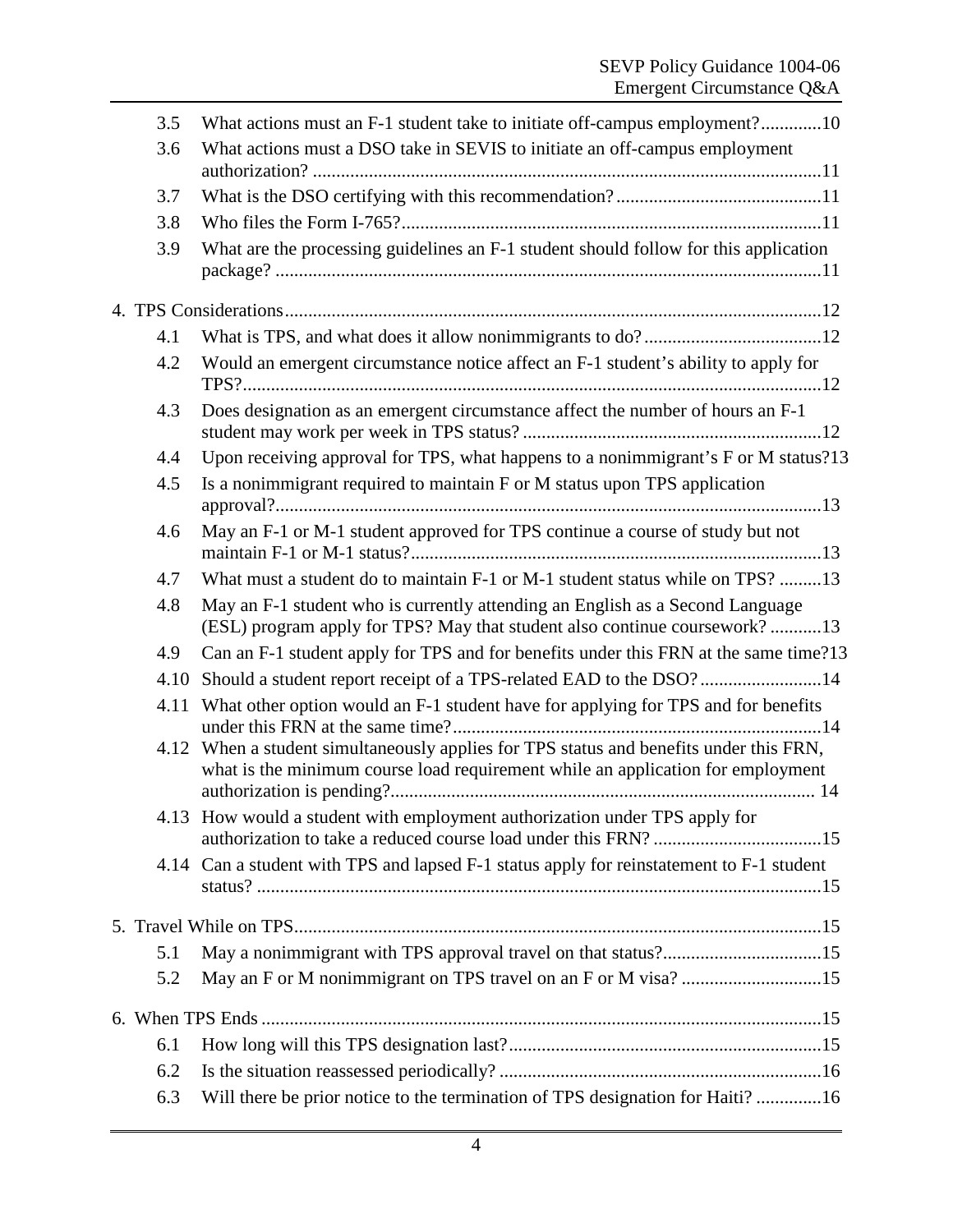| Can a nonimmigrant who gains TPS approval and does not maintain student status<br>6.4 |                                                                                                                                                         |  |  |  |  |
|---------------------------------------------------------------------------------------|---------------------------------------------------------------------------------------------------------------------------------------------------------|--|--|--|--|
| 6.5                                                                                   | Must a student who gains TPS approval and still maintains F-1 or M-1 student status                                                                     |  |  |  |  |
|                                                                                       |                                                                                                                                                         |  |  |  |  |
| 7.1                                                                                   |                                                                                                                                                         |  |  |  |  |
| 7.2                                                                                   |                                                                                                                                                         |  |  |  |  |
| 7.3                                                                                   | Can an M-1 student approved for TPS maintain student status?16                                                                                          |  |  |  |  |
|                                                                                       | 8. SEVIS Reporting Requirements for F or M Nonimmigrants That Apply and Are Approved for                                                                |  |  |  |  |
| 8.1                                                                                   | What are the reporting requirements for an F-1 or M-1 student on TPS?17                                                                                 |  |  |  |  |
| 8.2                                                                                   | What does a DSO need to do to update the SEVIS record of an F-1 or M-1 student                                                                          |  |  |  |  |
| 8.3                                                                                   | What remarks should a DSO use to annotate the SEVIS record for a student who has<br>gained TPS approval but who continues to maintain student status?17 |  |  |  |  |
| 8.4                                                                                   | What reason should a DSO select in SEVIS for termination of a record for a student                                                                      |  |  |  |  |
| 8.5                                                                                   | What does a DSO need to do to update the SEVIS record for a student's<br>accompanying spouse or dependents who have applied for and been approved for   |  |  |  |  |
| 8.6                                                                                   | What should a DSO do with an F-1 or M-1 student's SEVIS record if the student is                                                                        |  |  |  |  |
|                                                                                       | 9. Summary of Employment Options Available With Declarations for TPS and Emergent                                                                       |  |  |  |  |
| 9.1                                                                                   | What employment-related benefits are available to Haitian F or M nonimmigrants?18                                                                       |  |  |  |  |
|                                                                                       | TABLE: Summary of employment-related benefits available to Haitian F or M students 18                                                                   |  |  |  |  |
| 9.2                                                                                   |                                                                                                                                                         |  |  |  |  |
| 9.3                                                                                   | Whom should a DSO contact with questions about the referenced FRN or this                                                                               |  |  |  |  |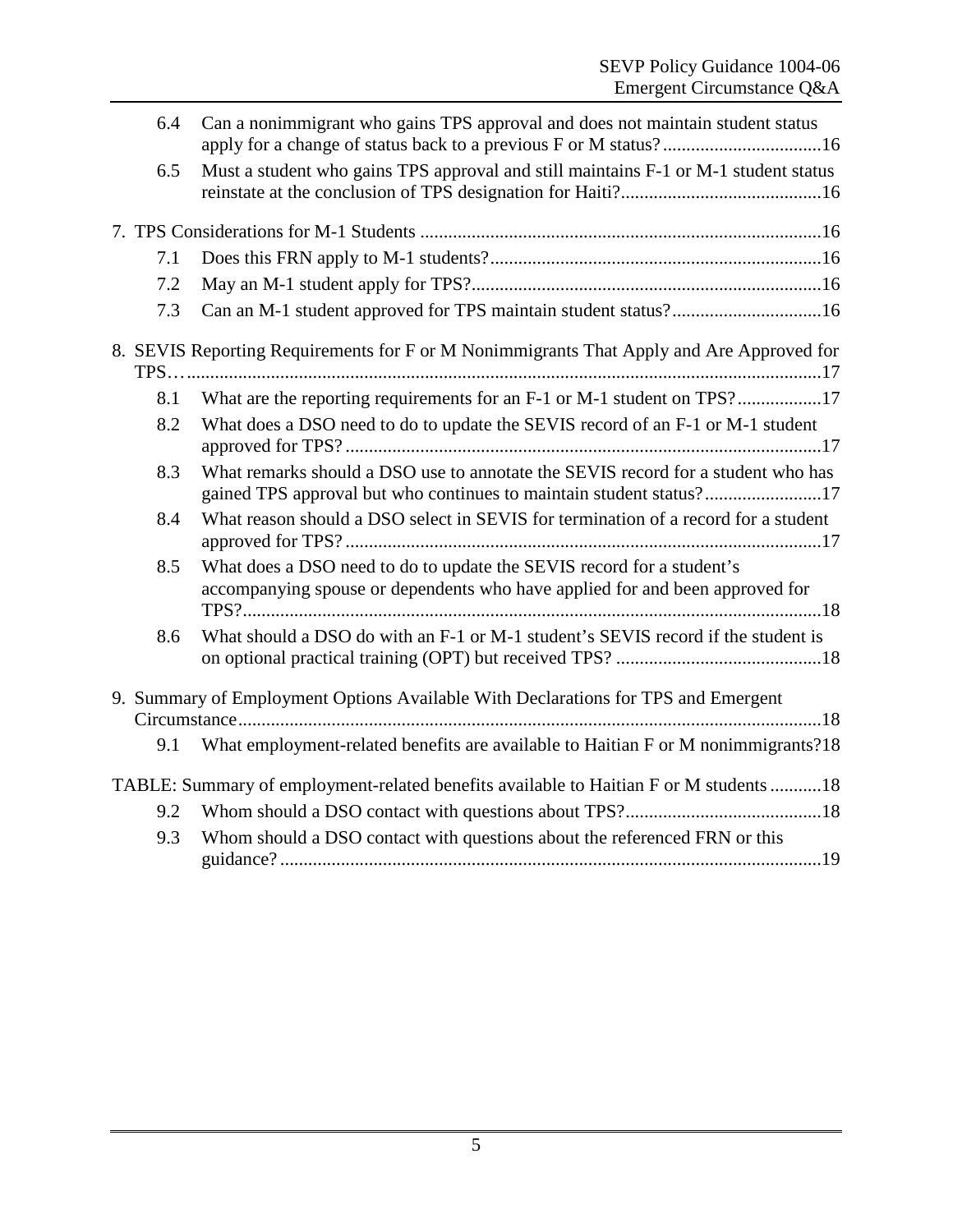## <span id="page-5-0"></span>**1. GENERAL CONSIDERATIONS**

## <span id="page-5-1"></span>**1.1 Who is covered by the Federal Register Notice (FRN) – "Employment Authorization for Haitian F-1 Nonimmigrant Students Experiencing Severe Economic Hardship as a Direct Result of the January 12, 2010, Earthquake in Haiti"?**

This FRN applies exclusively to F-1 students whose country of citizenship is Haiti and who

- A. On or before January 12, 2010, gained lawful admission into the United States in F-1 classification for duration of status under *§101(a)(15)(F)(i) of the Immigration and Nationality Act*, *as amended* and *8 U.S.C. 1101(a)(15)(F)(i)*
- B. Are enrolled in a school that is Student and Exchange Visitor Program (SEVP) certified for enrollment of F-1 students
- C. Are currently maintaining F-1 status
- D. Are experiencing severe economic hardship as a direct result of the January 12, 2010, earthquake in Haiti

## <span id="page-5-2"></span>**1.2 Does this FRN cover M-1 students?**

No, this does not cover M-1 students. While nonimmigrant M-1 students that meet the eligibility requirements may apply for temporary protected status (TPS), no regulatory provision exists under emergent circumstance for those M-1 students to obtain off-campus employment.

#### <span id="page-5-3"></span>**1.3 Is an F-2 accompanying spouse or minor child of an F-1 student covered by the emergent circumstance provision?**

No, an F-2 dependent of an F-1 student does not have authorization to work in the United States and, therefore, may not accept employment under that status. See *8 CFR 214.2(f)(15)(i)*.

## <span id="page-5-4"></span>**1.4 Does this authority travel with the F-1 student when transferring to another SEVPcertified school?**

An F-1 student covered by this FRN who transfers to another school that is SEVP-certified for enrollment of F-1 students remains eligible for the relief provided by means of this FRN.

# <span id="page-5-5"></span>**1.5 How long will this FRN remain in effect?**

This FRN grants temporary relief to a specific group of F-1 students until July 22, 2011. During this period, Department of Homeland Security (DHS) will continue to consult with other relevant agencies, including the Departments of State and Treasury, to determine whether economic circumstances in Haiti warrant extension or modification of the special provisions for F-1 students who draw their means of support from Haiti. Should these special provisions be modified or extended, DHS will announce changes in the Federal Register.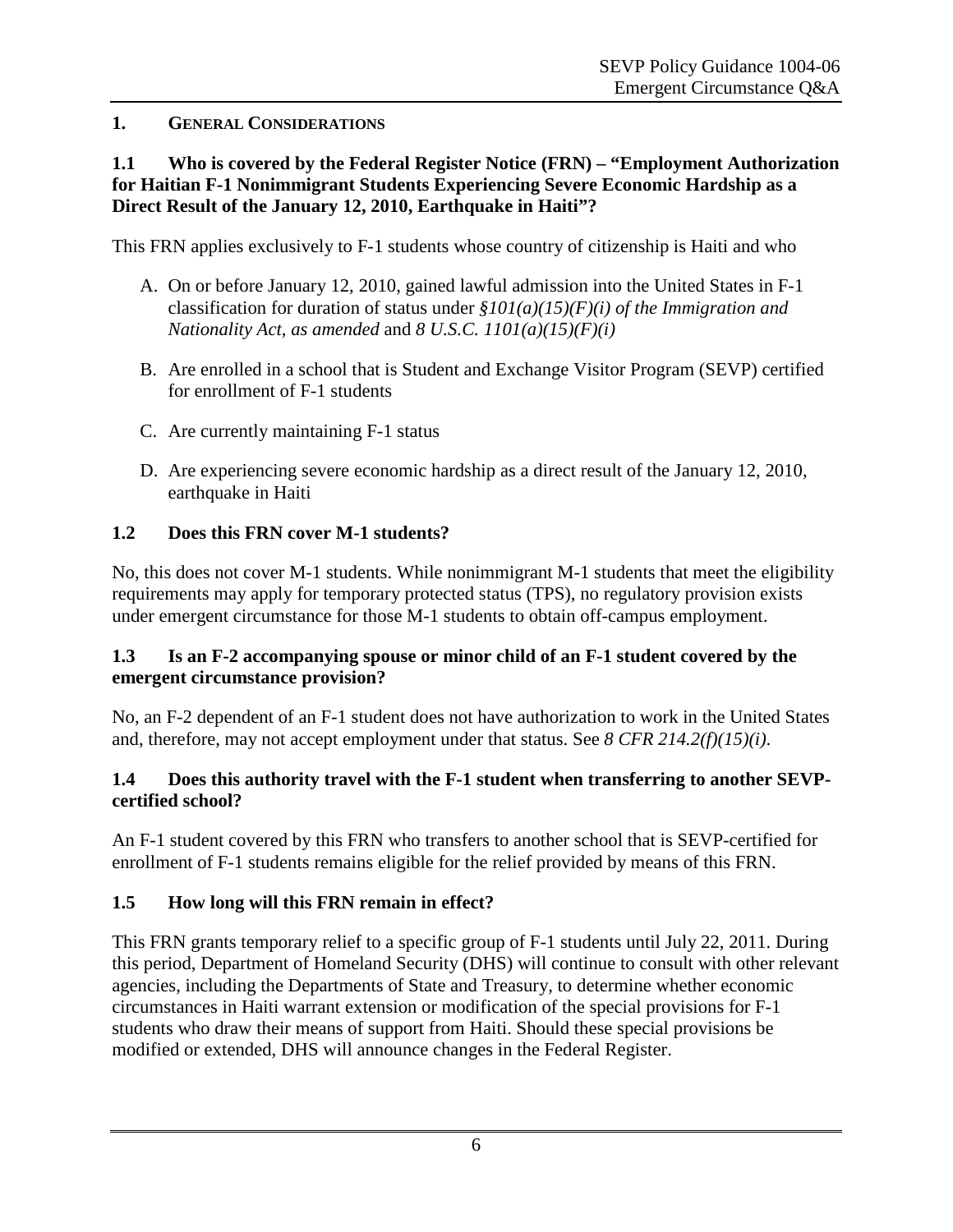## <span id="page-6-0"></span>**1.6 What regulatory requirements does this FRN temporarily suspend relating to offcampus employment?**

For F-1 students, as provided under *8 CFR 214.2(f)(9)(ii)(A)*, the Secretary of the Department of Homeland Security (Secretary) may suspend the following regulatory requirements relating to off-campus employment:

- A. The requirement that an F-1 student must have been in F-1 status for one full academic year in order to be eligible for off-campus employment
- B. The requirement that an F-1 student must demonstrate that acceptance of employment will not interfere with the student's carrying a full course of study
- C. The requirement that limits an F-1 student's work authorization to no more than 20 hours per week of off-campus employment while school is in session

# <span id="page-6-1"></span>**1.7 Generally, what is the minimum course load requirement for F-1 students?**

Undergraduate students with on- or off-campus employment authorization under this FRN must remain registered for a minimum of six semester/quarter hours of instruction per academic term. Graduate-level students with on- or off-campus employment authorization under this FRN must remain registered for a minimum of three semester/quarter hours of instruction per academic term. See *8 CFR 214.2(f)(5)(v)*. In addition, both undergraduate and graduate students granted on- or off-campus employment authorization under this FRN may count up to the equivalent of one class or three credits per session, term, semester, trimester or quarter of distance education toward satisfying this minimum course load requirement. See *8 CFR 214.2(f)(6)(i)(G)*.

## <span id="page-6-2"></span>**1.8 May a Haitian F-1 student who already has on- or off-campus employment authorization benefit from the suspension of regulatory requirements under this FRN?**

Yes, a Haitian F-1 student who already has on- or off-campus employment authorization may benefit from the suspension of regulatory requirements under this FRN and may do so without having to apply for a new Form I-766, "Employment Authorization Document" (EAD). To benefit from this FRN, the student must request that the designated school official (DSO) enter the following statement in the remarks field of the Student and Exchange Visitor Information System (SEVIS) student record, which the student's Form I-20, "Certificate of Eligibility for Nonimmigrant Student Status" will reflect:

Approved for more than 20 hours per week of [DSO must insert "on-campus" or "off-campus," depending upon the type of employment authorization the student already has] employment authorization and reduced course load under the Special Student Relief authorization from [DSO must insert the beginning date of employment] until [DSO must insert the student's program end date, July 22, 2011, or the current EAD expiration date (if the student is currently working off campus), whichever date comes first].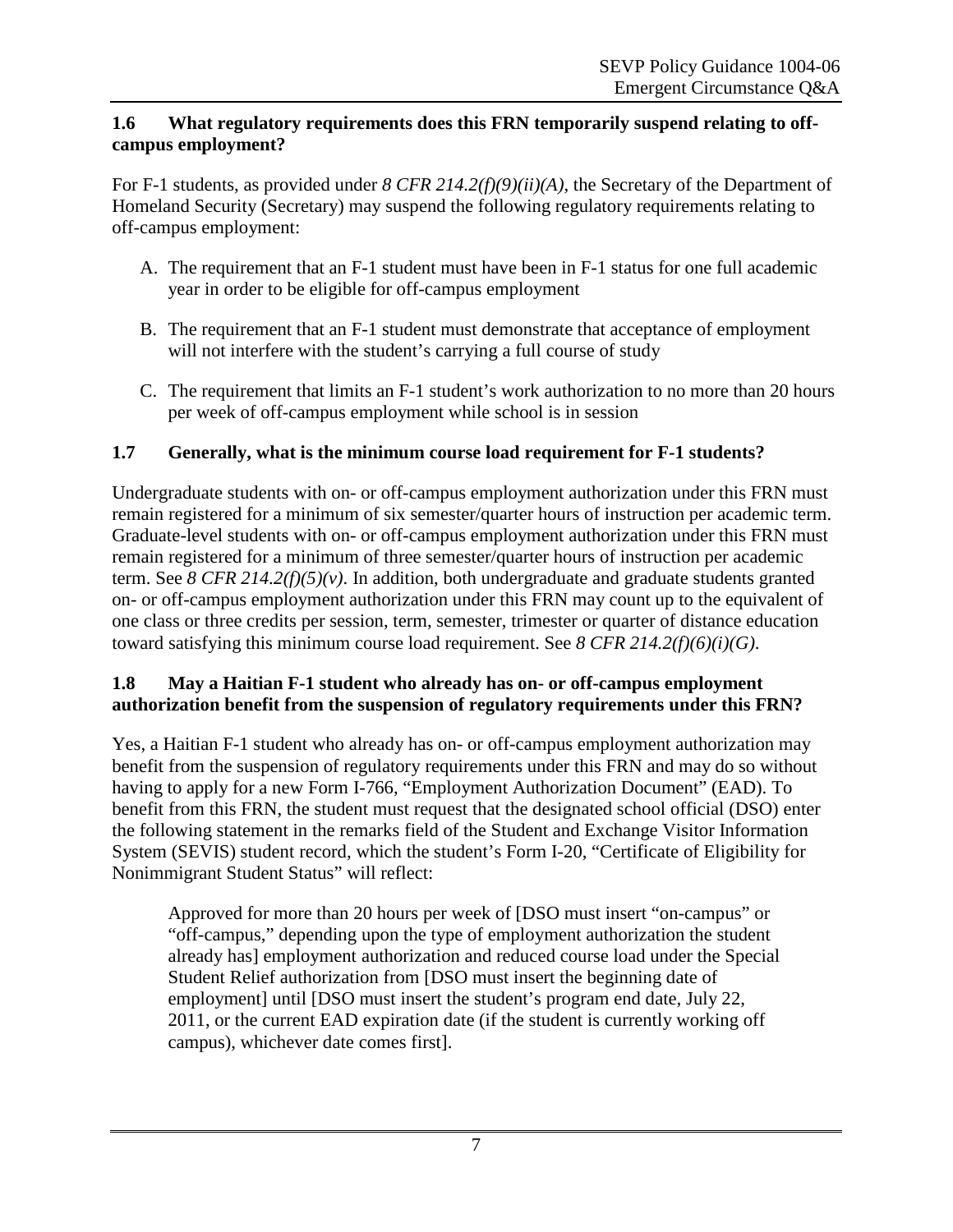### <span id="page-7-0"></span>**1.9 Must the F-1 student apply for reinstatement after expiration of this special employment authorization if the student takes a reduced course of study?**

No, DHS will consider an F-1 student who is granted employment authorization under this FRN engaged in a "full course of study" for the duration of the employment authorization if

- A. A qualifying undergraduate-level F-1 student remains registered for a minimum of six semester/quarter hours of instruction per academic term.
- B. A qualifying graduate-level F-1 student remains registered for a minimum of three semester/quarter hours of instruction per academic term.

See *8 CFR 214.2(f)(5)(v)* and  $(f)(6)(i)(F)$ . Such a student is not required to apply for reinstatement under *8 CFR 214.2(f)(16)* if otherwise maintaining F-1 status.

# <span id="page-7-1"></span>**1.10 Will the suspension of the applicability of the standard student employment requirements apply to an alien granted an F-1 visa after publication of this FRN in the Federal Register?**

No, the suspension of the applicability of the standard regulatory requirements does not apply to an alien granted an F-1 visa after publication of this FRN, even if the alien is experiencing severe economic hardship as a direct result of the January 12, 2010, earthquake in Haiti.

## <span id="page-7-2"></span>**1.11 Does this FRN apply to an F-1 student who departs the United States after publication of the FRN and who needs to obtain a new F-1 visa before returning to the United States to continue an educational program?**

Yes, this FRN applies to those specific F-1 students – provided that the DSO has properly notated the student's SEVIS record, which will then appear on the student's Form I-20. Subject to the specific terms of this FRN, the normal rules for visa issuance (including those related to public charge and nonimmigrant intent) remain applicable to a nonimmigrant that needs to apply for a new F-1 visa in order to continue an educational program in the United States.

# <span id="page-7-3"></span>**2. ON-CAMPUS EMPLOYMENT AUTHORIZATION**

# <span id="page-7-4"></span>**2.1 Will an F-1 student granted on-campus employment authorization under this FRN have authorization to work more than 20 hours per week while school is in session?**

Yes, for an F-1 student covered in this FRN, the Secretary is suspending the applicability of the requirement in *8 CFR 214.2(f)(9)(i)* that limits on-campus employment to 20 hours per week while school is in session. A student with Haitian citizenship and who is experiencing severe economic hardship as a direct result of the January 12, 2010, earthquake in Haiti will have authorization to work more than 20 hours per week while school is in session.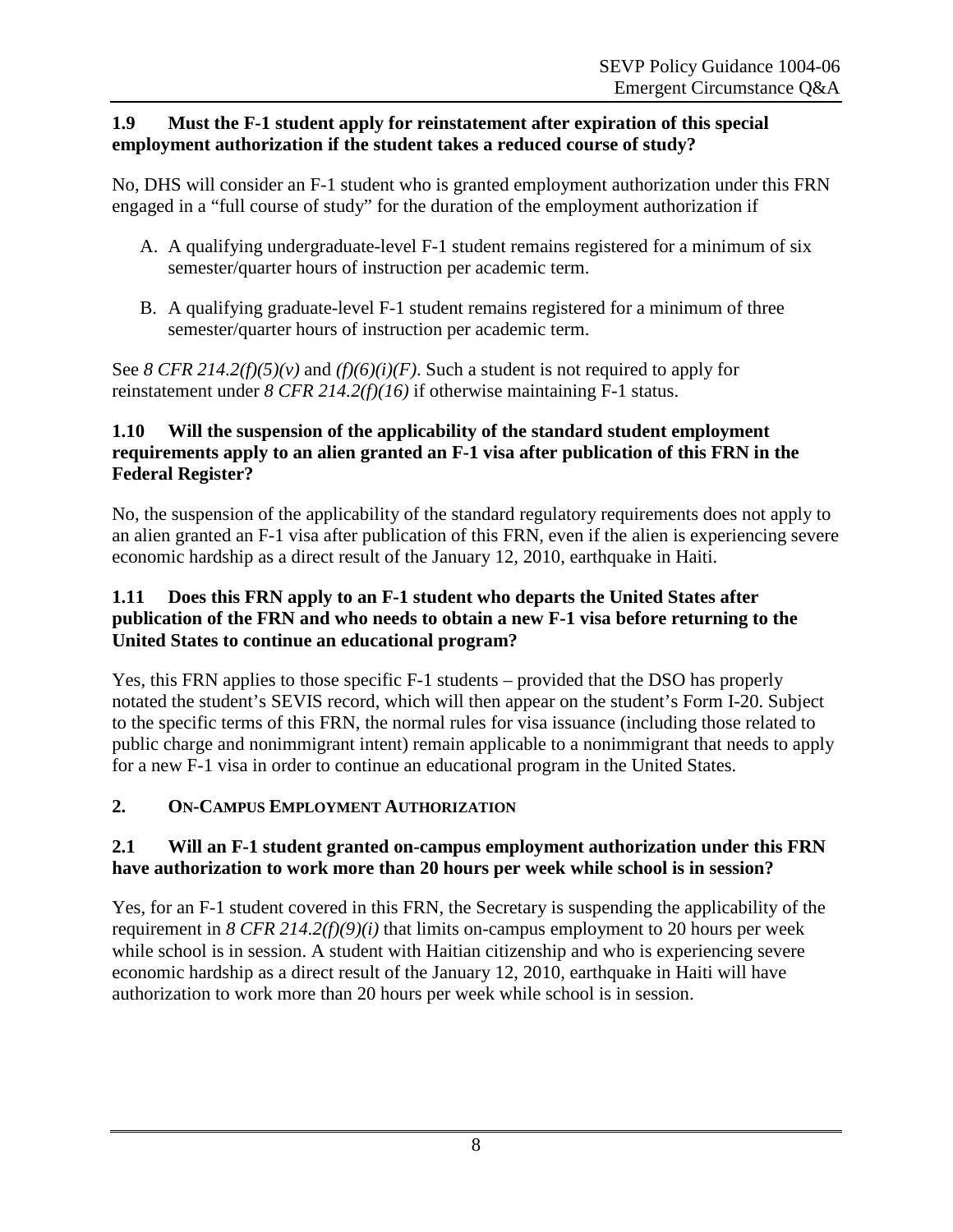## <span id="page-8-0"></span>**2.2 Will the F-1 student's SEVIS record reflect this authorization?**

The record will reflect this authorization if the F-1 student's DSO has entered the following statement in the remarks field of the student's SEVIS record, which the student's Form I-20 will reflect:

Approved for more than 20 hours per week of on-campus employment authorization and reduced course load under the Special Student Relief authorization from [DSO must insert the beginning date of employment] until [DSO must insert the student's program end date or July 22, 2011, whichever comes first].

# <span id="page-8-1"></span>**2.3 Who "approves" on-campus employment?**

To obtain on-campus employment authorization, an F-1 student must demonstrate to the DSO that the employment is necessary to avoid severe economic hardship directly resulting from the earthquake in Haiti. The DSO must update the student's SEVIS record with the DSO's approval. An F-1 student authorized by the DSO to engage in on-campus employment by means of this FRN does not need to make any filing with U.S. Citizenship and Immigration Services (USCIS).

The standard rules permitting full-time work on campus when school is not in session or during school vacations apply. See *8 CFR 214.2(f)(9)(i)*.

#### <span id="page-8-2"></span>**2.4 Will an F-1 student with on-campus employment authorization under this FRN have authorization to reduce a normal course load and still maintain F-1 status?**

Yes, DHS will consider an F-1 student with on-campus employment authorization under this FRN as engaged in a "full course of study" for the purpose of maintaining F-1 status for the duration of the on-campus employment if that student satisfies the minimum course load requirements described in this FRN. See *8 CFR 214.2(f)(6)(i)(F)*.

The authorization for reduced course load, however, is solely for DHS's purpose of determining valid F-1 status. Nothing in this FRN mandates that a school allow a student to take a reduced course load if the reduction would not meet the school's minimum course load requirement for continued enrollment.<sup>[2](#page-8-5)</sup>

# <span id="page-8-3"></span>**3. OFF-CAMPUS EMPLOYMENT AUTHORIZATION**

 $\overline{a}$ 

#### <span id="page-8-4"></span>**3.1 Can an F-1 student with off-campus employment authorization under this FRN gain authorization to reduce a normal course load and still maintain F-1 status?**

Yes, DHS will consider an F-1 student with employment authorization by means of this FRN as engaged in a "full course of study" for purpose of maintaining F-1 status for the duration of the

<span id="page-8-5"></span> $2$  School officials must establish, in a publicly available document (e.g., catalog, website or operating procedure), minimum course load requirements for enrollment in a school, and it must be a standard applicable to all students (U.S. citizens and foreign students) enrolled at the school.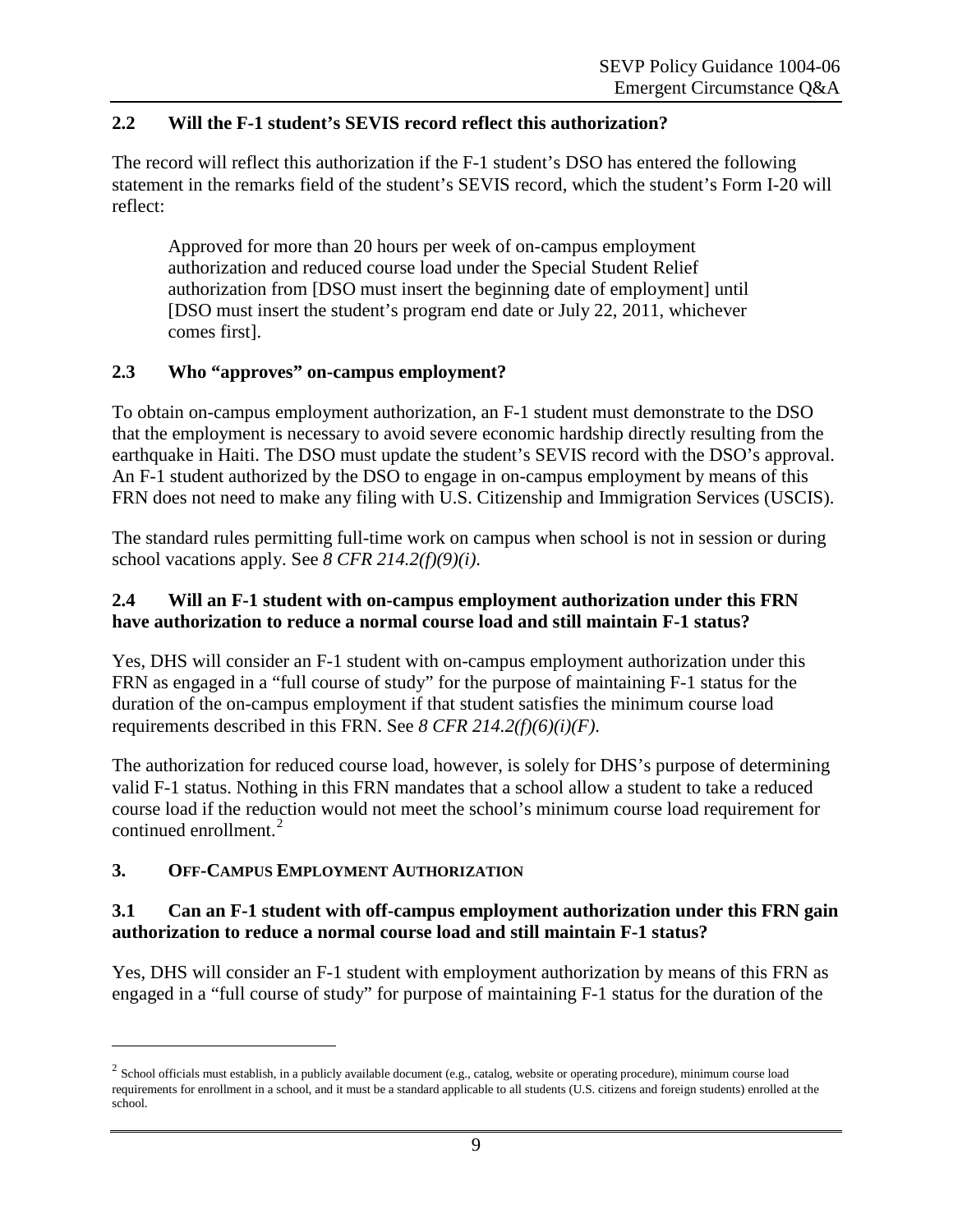employment authorization. This designation only applies, however, if the student satisfies the minimum course load requirement described in this FRN. See *8 CFR 214.2(f)(6)(i)(F)*.

The authorization for reduced course load is solely for DHS's purpose of determining valid F-1 status. Nothing in this FRN mandates that a school allow a student to take a reduced course load if such reduced course load would not meet the school's minimum course load requirement.<sup>[3](#page-9-4)</sup>

## <span id="page-9-0"></span>**3.2 How may a Haitian F-1 student obtain employment authorization for off-campus employment under this FRN?**

To obtain off-campus employment authorization, an F-1 student must demonstrate to the DSO that the employment is necessary to avoid severe economic hardship that directly results from the earthquake in Haiti. The DSO must update the student's SEVIS record with the DSO's approval. The F-1 student (either undergraduate or graduate) must also file a [Form I-765 "Application for](http://www.uscis.gov/i-765)  [Employment Authorization" w](http://www.uscis.gov/i-765)ith USCIS in order to apply for off-campus employment authorization based on severe economic hardship resulting from the January 12, 2010, earthquake in Haiti.

## <span id="page-9-1"></span>**3.3 Must an F-1 student who has applied for TPS and obtained an EAD apply for a new EAD when applying for off-campus employment authorization?**

[Please see section 4, questions 4.1 to 4.14, relating to TPS.](#page-11-0) The F-1 student may use the TPS EAD to work, but in order to maintain F-1 status, the F-1 student must follow other steps with the DSO, as described below. See question 1.8: [May a Haitian F-1 student who already has on](#page-6-2)[or off-campus employment authorization benefit from the suspension of regulatory requirements](#page-6-2)  [under this FRN?](#page-6-2)

# <span id="page-9-2"></span>**3.4 What are the filing fees?**

 $\overline{a}$ 

Submission of a Form I-765 currently requires payment of a \$340 fee. [\(See www.USCIS.gov for](http://www.uscis.gov/portal/site/uscis)  [up-to-date fee information.](http://www.uscis.gov/portal/site/uscis)) An applicant who is unable to pay the fee must submit a [written](http://www.uscis.gov/feewaiver)  [affidavit or unsworn declaration](http://www.uscis.gov/feewaiver) requesting a waiver of the fee and including this statement: "I declare under penalty of perjury that the foregoing is true and correct." The submission must include an explanation of why USCIS should grant the fee waiver to the applicant and the reasons for the inability to pay. See *8 CFR 103.7(c)*.

# <span id="page-9-3"></span>**3.5 What actions must an F-1 student take to initiate off-campus employment?**

An F-1 student seeking off-campus employment authorization due to severe economic hardship must demonstrate to the DSO that this employment is necessary to avoid severe economic hardship resulting from the January 12, 2010, earthquake in Haiti.

<span id="page-9-4"></span> $3$  School officials must establish, in a publicly available document (e.g., catalog, website or operating procedure), minimum course load requirements for enrollment in a school, and it must be a standard applicable to all students (U.S. citizens and foreign students) enrolled at the school.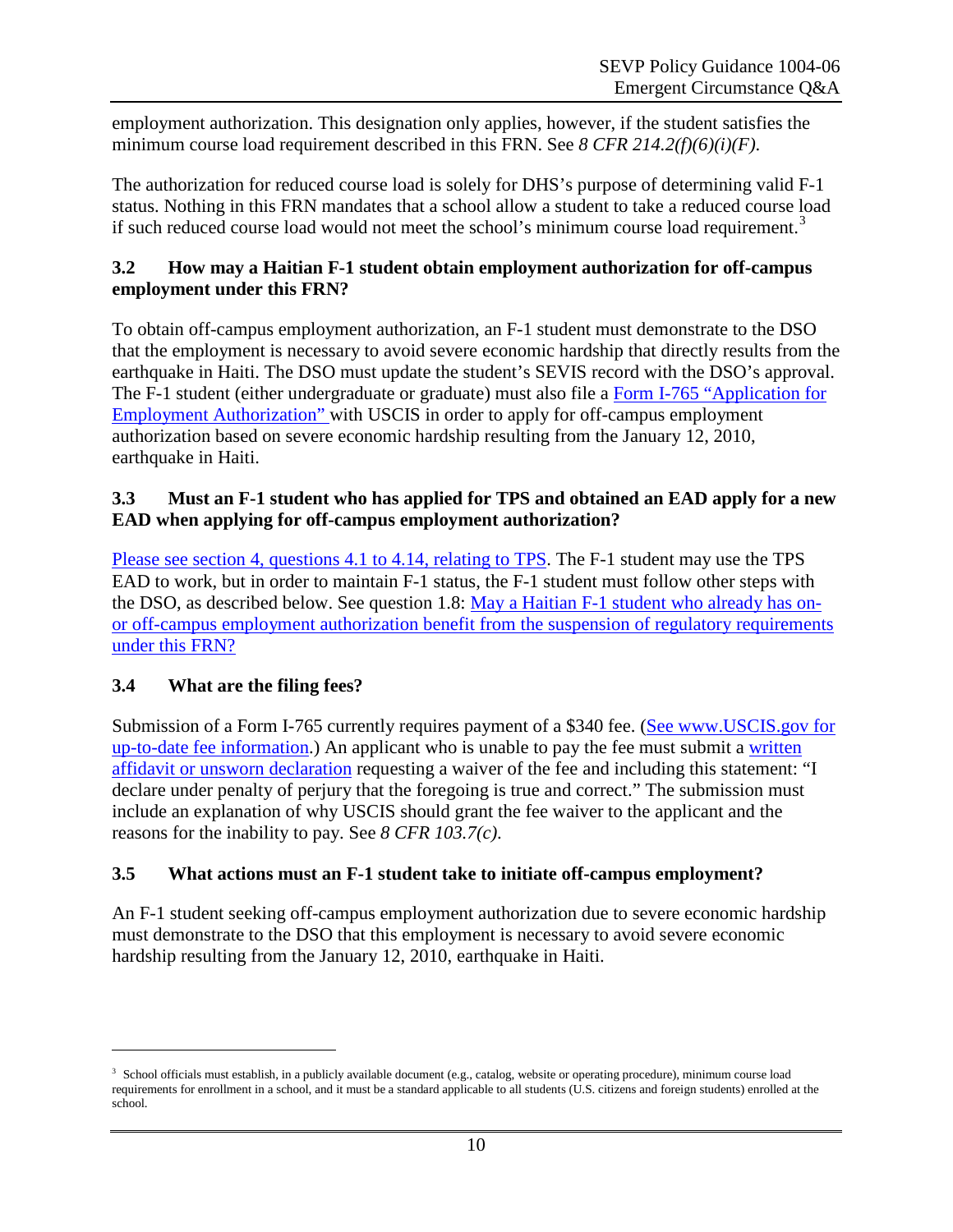#### <span id="page-10-0"></span>**3.6 What actions must a DSO take in SEVIS to initiate an off-campus employment authorization?**

If the DSO agrees that the student should receive such employment authorization, the DSO must recommend application approval to USCIS by entering the following statement in the remarks field of the student's SEVIS record, which will then appear on the student's Form I-20:

Recommended for more than 20 hours per week of off-campus employment authorization and reduced course load under the Special Student Relief authorization from [DSO must insert the beginning date of employment] until [DSO must insert the earlier of the last day of the student's program, one year from the recommended beginning date of employment, or July 22, 2011].

# <span id="page-10-1"></span>**3.7 What is the DSO certifying with this recommendation?**

In making a recommendation that DHS approve a student for Special Student Relief, the DSO certifies that

- A. The student is a citizen of Haiti and is experiencing severe economic hardship as a direct result of the January 12, 2010, earthquake in Haiti, as documented on the Form I-20.
- B. The student is carrying a full course of study at the time of the request for employment authorization.
- C. For the duration of authorized employment, the student will register for a minimum of six semester or quarter hours of instruction per academic term if the student is at the undergraduate level or for a minimum of three semester or quarter hours of instruction per academic term if the student is at the graduate level.
- <span id="page-10-2"></span>D. The off-campus employment is necessary to avoid or further alleviate severe economic hardship to the individual caused by the January 12, 2010, earthquake in Haiti.

# **3.8 Who files the Form I-765?**

The F-1 student must file the properly endorsed Form I-20 and Form I-765, according to the instructions for the Form I-765.

# <span id="page-10-3"></span>**3.9 What are the processing guidelines an F-1 student should follow for this application package?**

To facilitate prompt adjudication of the F-1 student's application for off-campus employment authorization under *8 CFR 214.2(f)(9)(ii)(C)*, the student should

- A. Ensure that the application package includes
	- 1. A completed Form I-765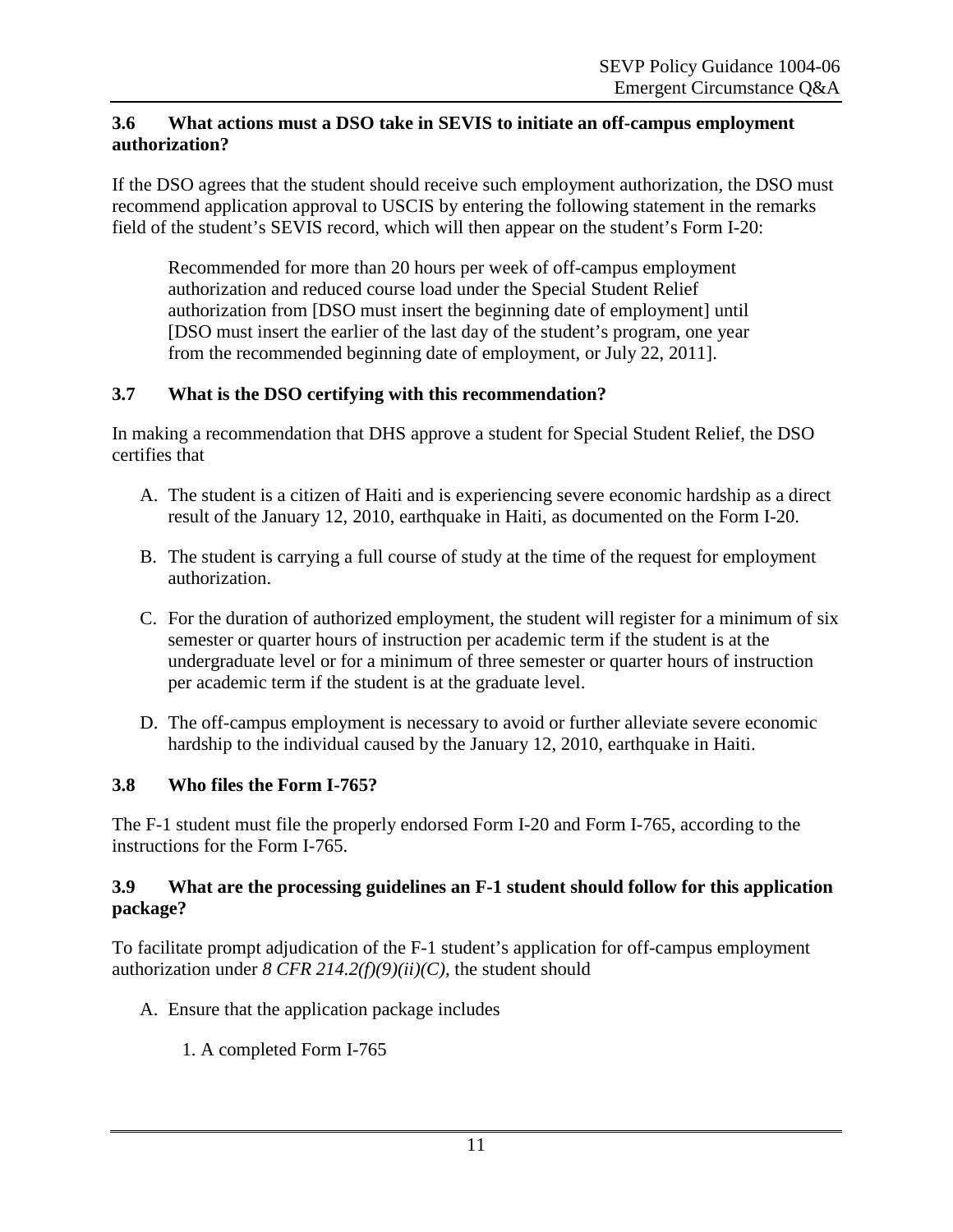- 2. The required fee or properly documented fee waiver request as defined in *8 CFR 103.7(c)*
- 3. A signed and dated copy of the student's Form I-20 with the appropriate DSO recommendation, as previously described in this FRN
- B. Send the application in an envelope which is clearly marked on the front, bottom, righthand side of the envelope with the phrase "SPECIAL STUDENT RELIEF." Failure to include this notation may result in significant processing delays. If USCIS approves the student's Form I-765, the USCIS official will send the student an EAD as evidence of employment authorization. The EAD will contain an expiration date that does not exceed the last day of the student's program, one year from the date of issuance, or July 22, 2011, whichever comes first.

# <span id="page-11-0"></span>**4. TPS CONSIDERATIONS**

## <span id="page-11-1"></span>**4.1 What is TPS, and what does it allow nonimmigrants to do?**

TPS is a temporary immigration status granted to eligible nationals of a country (or to persons without nationality who last habitually resided in the designated country) that the Secretary has designated for TPS because the country is experiencing an ongoing armed conflict, an environmental disaster, or extraordinary and temporary conditions. During the period for which the Secretary has designated a country for TPS, TPS beneficiaries may remain in the United States and obtain work authorization, as long as they continue to meet the terms and conditions of the TPS status.

The granting of TPS is available only to persons who were continuously physically present in the United States as of the effective date of this designation, and it does not lead to permanent resident status.

#### <span id="page-11-2"></span>**4.2 Would an emergent circumstance notice affect an F-1 student's ability to apply for TPS?**

No, an F-1 student who is covered by the emergent circumstance notice would still be eligible to apply for TPS. When seeking on- or off-campus employment authorization pursuant to *8 CFR 214.2(f)(9)(i)* or *(f)(9)(ii)*, the F-1 student may either seek employment based on emergent circumstance or TPS.

Obviously, an F-1 student with a reduced course load would be able to more easily maintain F-1 status while on TPS.

## <span id="page-11-3"></span>**4.3 Does designation as an emergent circumstance affect the number of hours an F-1 student may work per week in TPS status?**

No, the limit on the number of hours an F-1 student in TPS status may work remains the same in an emergent circumstance.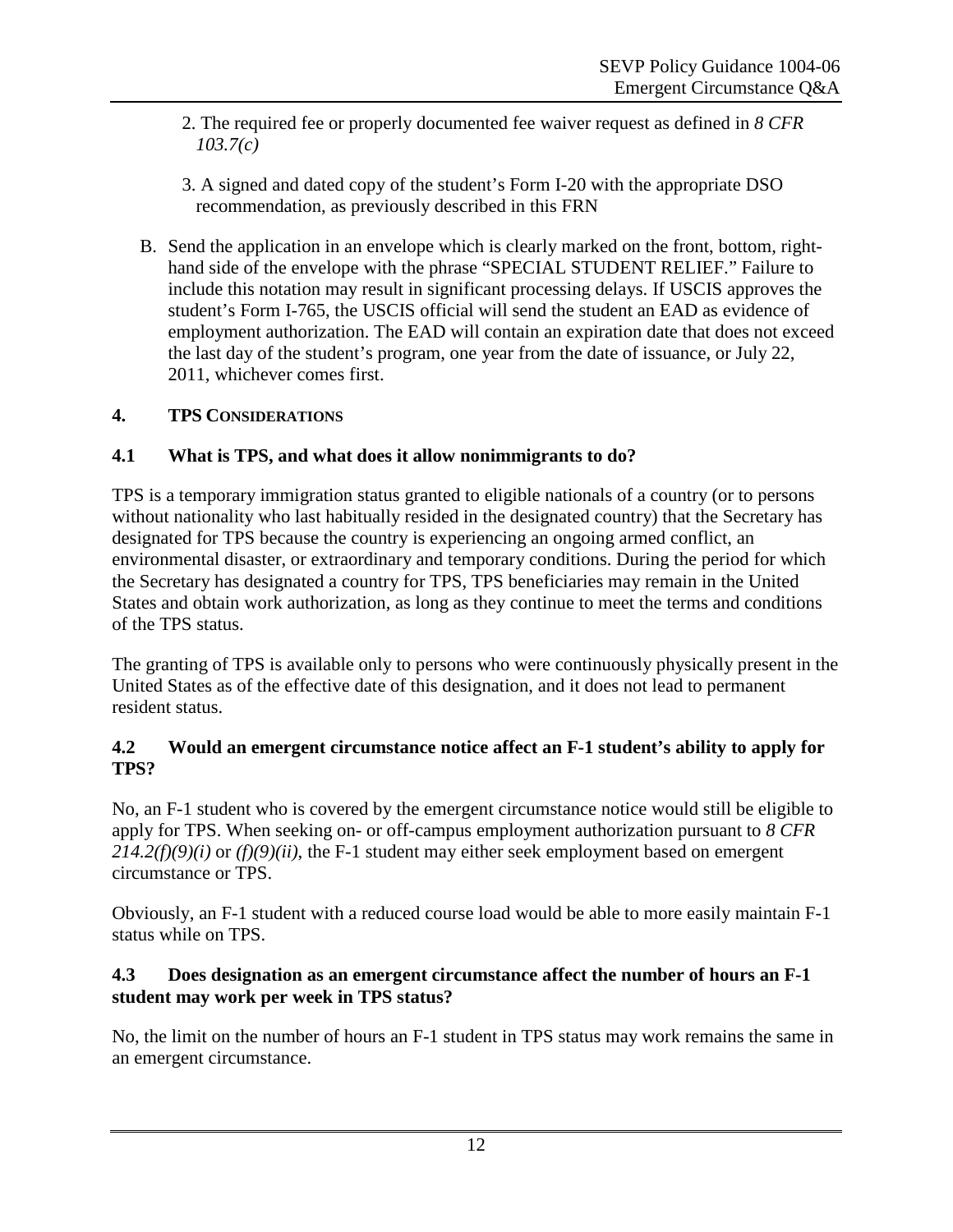## <span id="page-12-0"></span>**4.4 Upon receiving approval for TPS, what happens to a nonimmigrant's F or M status?**

An F or M nonimmigrant has options related to maintaining F or M status while on TPS. SEVP recommends that the nonimmigrant discuss these options with the DSO before applying for TPS. The option the F or M nonimmigrant chooses will determine continuation or termination of F or M status.

# <span id="page-12-1"></span>**4.5 Is a nonimmigrant required to maintain F or M status upon TPS application approval?**

No, if USCIS approves the application for TPS, the nonimmigrant has no obligation to maintain F or M status. An F or M nonimmigrant that does not maintain status, however, should be aware that the DSO will terminate the SEVIS record.

When the Secretary terminates a country's TPS designation, beneficiaries return to the same immigration status they maintained before TPS (unless that status has since expired or been terminated) or to any other status they may have obtained while registered for TPS.

## <span id="page-12-2"></span>**4.6 May an F-1 or M-1 student approved for TPS continue a course of study but not maintain F-1 or M-1 status?**

Yes, a student may engage in a course of study while in TPS. The student's DSO would terminate the student's SEVIS record. The level of enrollment in this circumstance would be a matter of school policy.

At the expiration of TPS the student would need to petition USCIS for approval of a change of status to the student's previous F-1 or M-1 status or to any other status for which the student qualifies, or the student will be out of status at the lapse of TPS.

# <span id="page-12-3"></span>**4.7 What must a student do to maintain F-1 or M-1 student status while on TPS?**

Normal requirements for maintaining status apply. If an F-1 or M-1 student does not maintain a full course of study or is not authorized for a reduced course load, the DSO will terminate the SEVIS record. See *8 CFR 214.2(f)(6)* for F-1 students. See *8 CFR 214.2(m)(9)* for M-1 students.

TPS is not an accepted reason for authorizing a reduced course load.

## <span id="page-12-4"></span>**4.8 May an F-1 student who is currently attending an English as a Second Language (ESL) program apply for TPS? May that student also continue coursework?**

Yes, an F-1 student attending an ESL program may apply for TPS and continue the coursework.

# <span id="page-12-5"></span>**4.9 Can an F-1 student apply for TPS and for benefits under this FRN at the same time?**

Yes, an F-1 student who has not yet applied for TPS or for student relief under this FRN may file for both. File the TPS application according to the instructions in the FRN designating Haiti for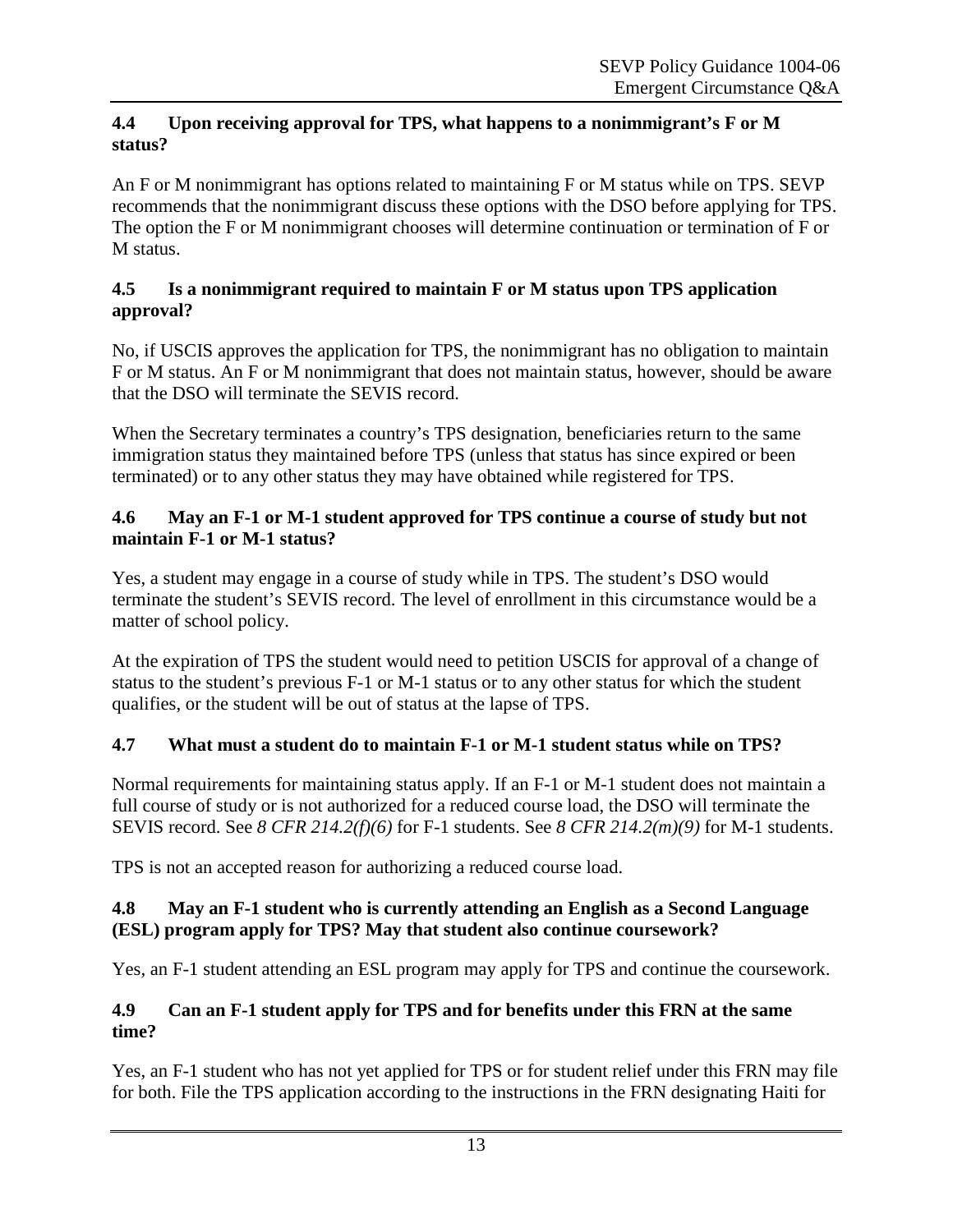TPS. See *75 FR 3476*[, January 21, 2010.](http://edocket.access.gpo.gov/2010/2010-1169.htm) All TPS applicants must file a Form I-821, "Application for Temporary Protected Status," and Form I-765, regardless of whether they are seeking employment authorization under TPS. The Form I-765 fee (or a properly documented fee waiver request) is required only if the applicant is seeking employment authorization under TPS. See *8 CFR 244.6*.

# <span id="page-13-0"></span>**4.10 Should a student report receipt of a TPS-related EAD to the DSO?**

If the student files a TPS application and requests employment authorization under TPS, then upon receiving the TPS-related EAD, the student may use the EAD for benefits under this FRN by going to the DSO and asking the DSO to

- A. Make the required entry in SEVIS
- B. Issue an updated Form I-20 as described in this FRN
- C. Note that the student has been authorized to carry a reduced course load and is working pursuant to a TPS-related EAD

As long as the student maintains the minimum course load described in this FRN, does not otherwise violate nonimmigrant status as provided under *8 CFR 214.1(g)* and maintains F-1 status, then the student maintains F-1 status and TPS concurrently.

# <span id="page-13-1"></span>**4.11 What other option would an F-1 student have for applying for TPS and for benefits under this FRN at the same time?**

Under another option, the F-1 student may apply for an EAD under student relief. In this instance, the student must file a Form I-765 with the location specified in the filing instructions. At the same time, the student may file a separate TPS application, but must submit the TPS filing according to the instructions provided in the FRN designating Haiti for TPS. Because the student has already applied for employment authorization under student relief, the Form I-765 submitted as part of the TPS application has no fee. As long as the student maintains the minimum course load described in this FRN, does not otherwise violate nonimmigrant status as provided under *8 CFR 214.1(g)* and otherwise maintains F-1 status, then the student maintains F-1 status and TPS concurrently.

## **4.12 When a student simultaneously applies for TPS status and benefits under this FRN, what is the minimum course load requirement while an application for employment authorization is pending?**

The student must maintain normal course load requirements for a full course of study unless or until gaining employment authorization under this FRN. TPS-related employment authorization, by itself, does not authorize a student to drop below the normal course load requirements. Once approved for "severe economic hardship" employment authorization, the student may reduce the course load (with a minimum of six semester or quarter hours of instruction per academic term if the student is at the undergraduate level, or for a minimum of three semester or quarter hours of instruction per academic term if the student is at the graduate level). See *8 CFR 214.2(f)(6), 214.2(f)(5)(v), 214.2(f)(9)(i)* and *(ii)*.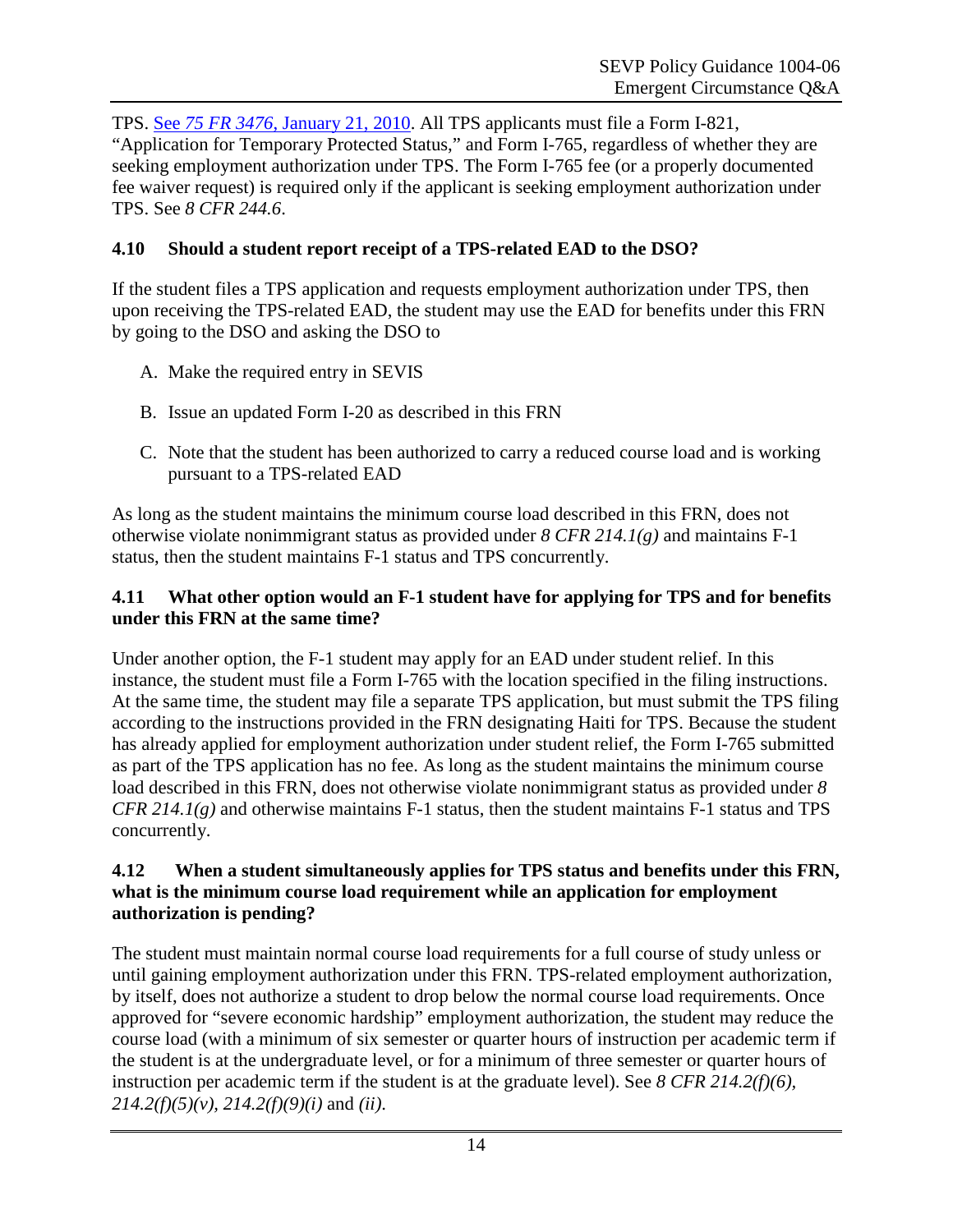#### <span id="page-14-0"></span>**4.13 How would a student with employment authorization under TPS apply for authorization to take a reduced course load under this FRN?**

There is no further application process. The student only needs to demonstrate economic hardship caused by the January 12, 2010, earthquake in Haiti to the DSO and receive the DSO's recommendation in SEVIS. See sections 2 and 3, above. USCIS will issue no other EAD.

### <span id="page-14-1"></span>**4.14 Can a student with TPS and lapsed F-1 status apply for reinstatement to F-1 student status?**

Yes, current regulations permit a student who falls out of student status to apply for reinstatement. See *8 CFR 214.2(f)(16)*. For example, this provision would apply to a student who worked on a TPS-related EAD or dropped his or her course load before publication of this FRN, and therefore fell out of student status. The student must satisfy the criteria set forth in the student status reinstatement regulations.

# <span id="page-14-2"></span>**5. TRAVEL WHILE ON TPS**

# <span id="page-14-3"></span>**5.1 May a nonimmigrant with TPS approval travel on that status?**

Yes, the nonimmigrant may travel on TPS, but must follow the instructions for advance parole. The nonimmigrant must submit and receive approval of Form I-131, ["Application for Travel](http://www.uscis.gov/portal/site/uscis/menuitem.5af9bb95919f35e66f614176543f6d1a/?vgnextoid=b11747a55773d010VgnVCM10000048f3d6a1RCRD)  [Document,](http://www.uscis.gov/portal/site/uscis/menuitem.5af9bb95919f35e66f614176543f6d1a/?vgnextoid=b11747a55773d010VgnVCM10000048f3d6a1RCRD)" from USCIS. The application process includes a filing fee of \$305. (See [www.USCIS.gov for up-to-date fee information.](http://www.uscis.gov/portal/site/uscis)) The nonimmigrant will receive written notice of approval or denial of the application from USCIS.

# <span id="page-14-4"></span>**5.2 May an F or M nonimmigrant on TPS travel on an F or M visa?**

Yes, as long as the nonimmigrant is maintaining F or M status and the student visa has not expired, the nonimmigrant may travel outside the United States and apply for readmission in F or M status.

If the student visa has expired, the student can still travel outside the United States as a student but while traveling would need to apply for and receive a new student visa at a consulate.

A nonimmigrant in both TPS and F or M status may make a choice as to which status to use for travel.

#### <span id="page-14-5"></span>**6. WHEN TPS ENDS**

#### <span id="page-14-6"></span>**6.1 How long will this TPS designation last?**

The 180-day registration period for eligible individuals to submit TPS applications began January 21, 2010, and was to have ended on July 20, 2010. The deadline is now January 18, 2011. This designation of Haiti for TPS is effective on January 21, 2010, and will remain in effect through July 22, 2011.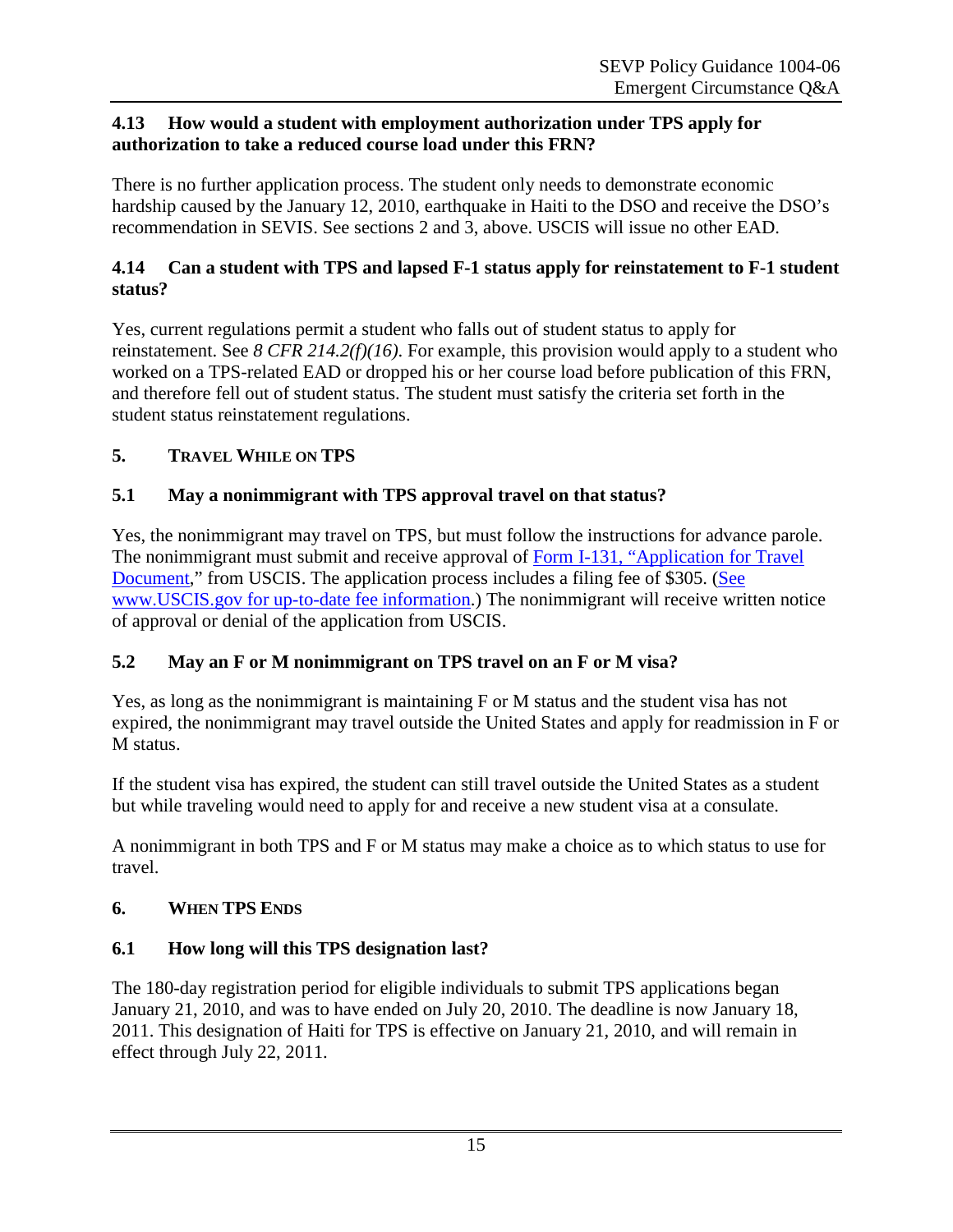# <span id="page-15-0"></span>**6.2 Is the situation reassessed periodically?**

Yes, by law the Secretary periodically reassesses the situation. At least 60 days prior to the expiration of the TPS designation or any extension thereof, the Secretary must review the conditions in a foreign state designated for TPS in order to determine whether the conditions for the TPS designation continue to exist. See *8 U.S.C. 1254a(b)(3)(A)*. The Secretary must terminate the designation upon determining that the foreign state no longer meets the conditions for the TPS designation.

# <span id="page-15-1"></span>**6.3 Will there be prior notice to the termination of TPS designation for Haiti?**

Termination of TPS may not take effect earlier than 60 days after the date of publication of a Notice of Termination in the Federal Register. *8 U.S.C. 1254a(b)(3)(B)*.

### <span id="page-15-2"></span>**6.4 Can a nonimmigrant who gains TPS approval and does not maintain student status apply for a change of status back to a previous F or M status?**

Yes, the application process for F-1 or M-1 students would include receiving approval for enrollment at an [SEVP-certified school,](http://www.ice.gov/sevis) as reflected in an initial student SEVIS record, payment of the [SEVIS I-901 fee,](http://www.ice.gov/sevis) and approval of a Form I-539, ["Application to Extend/Change](http://www.uscis.gov/portal/site/uscis/menuitem.5af9bb95919f35e66f614176543f6d1a/?vgnextoid=94d12c1a6855d010VgnVCM10000048f3d6a1RCRD&vgnextchannel=db029c7755cb9010VgnVCM10000045f3d6a1RCRD)  [Nonimmigrant Status.](http://www.uscis.gov/portal/site/uscis/menuitem.5af9bb95919f35e66f614176543f6d1a/?vgnextoid=94d12c1a6855d010VgnVCM10000048f3d6a1RCRD&vgnextchannel=db029c7755cb9010VgnVCM10000045f3d6a1RCRD)"

In this situation, F-2 or M-2 dependents should file for reinstatement according to the [Form I-539](http://www.uscis.gov/portal/site/uscis/menuitem.5af9bb95919f35e66f614176543f6d1a/?vgnextoid=94d12c1a6855d010VgnVCM10000048f3d6a1RCRD&vgnextchannel=db029c7755cb9010VgnVCM10000045f3d6a1RCRD) filing instructions.

#### <span id="page-15-3"></span>**6.5 Must a student who gains TPS approval and still maintains F-1 or M-1 student status reinstate at the conclusion of TPS designation for Haiti?**

No, there is no need to apply for F-1 or M-1 student status reinstatement at the end of the relevant TPS.

# <span id="page-15-4"></span>**7. TPS CONSIDERATIONS FOR M-1 STUDENTS**

# <span id="page-15-5"></span>**7.1 Does this FRN apply to M-1 students?**

No, M-1 students are not affected by the FRN.

# <span id="page-15-6"></span>**7.2 May an M-1 student apply for TPS?**

Yes, an M-1 student may apply for TPS.

# <span id="page-15-7"></span>**7.3 Can an M-1 student approved for TPS maintain student status?**

An M-1 student approved for TPS can maintain status by engaging in the requisite number of course hours while engaging in unlimited work authorized by the TPS designation.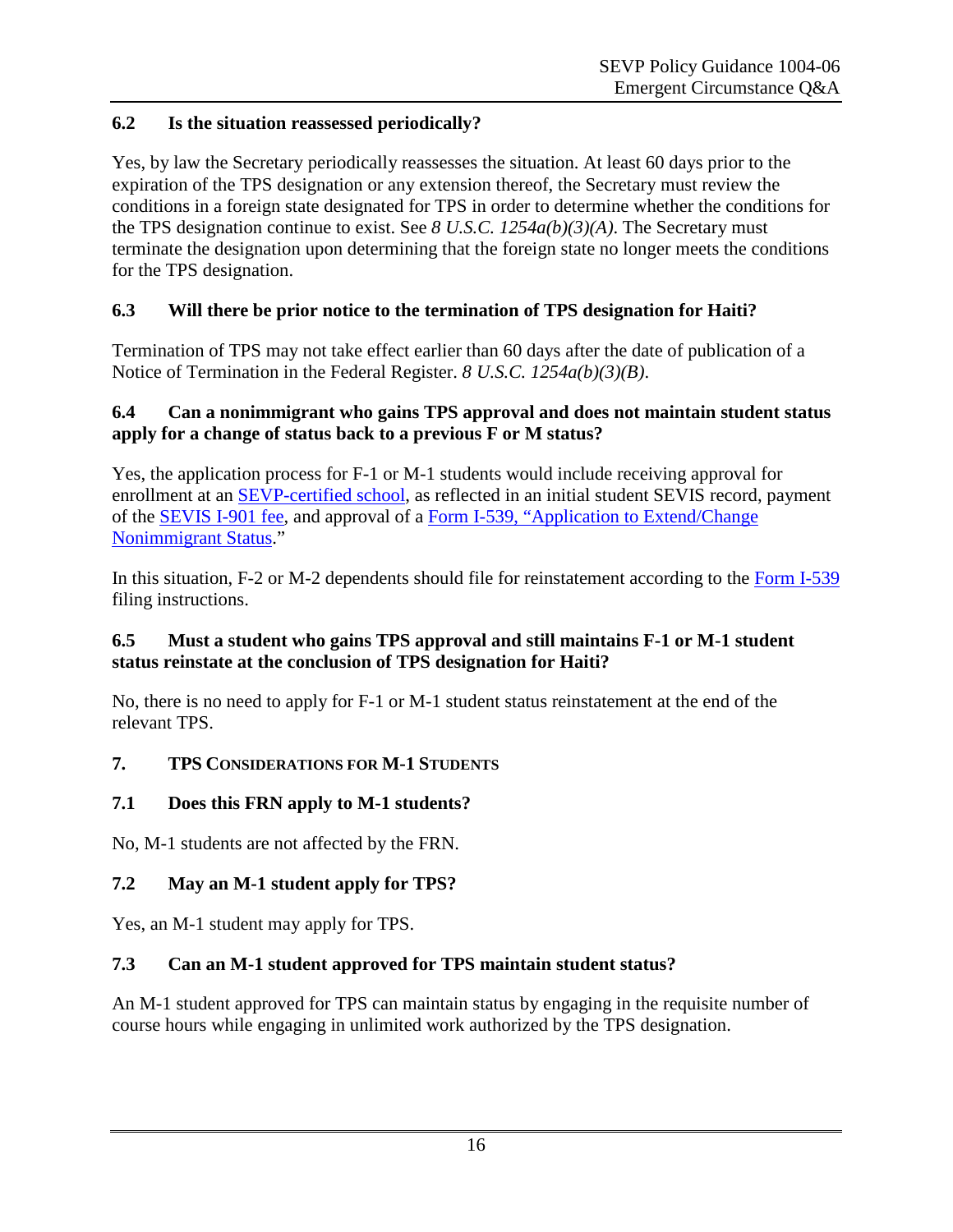### <span id="page-16-0"></span>**8. SEVIS REPORTING REQUIREMENTS FOR F OR M NONIMMIGRANTS THAT APPLY AND ARE APPROVED FOR TPS**

# <span id="page-16-1"></span>**8.1 What are the reporting requirements for an F-1 or M-1 student on TPS?**

An F-1 or M-1 student intending to maintain F-1 or M-1 status while on TPS must continue to report to the DSO as directed by *8 CFR 214.2(f)(17)*.

Nonimmigrants solely in TPS must report as directed by *8 CFR 265.1*, using the [Form AR-11,](http://www.uscis.gov/portal/site/uscis/menuitem.5af9bb95919f35e66f614176543f6d1a/?vgnextoid=c1a94154d7b3d010VgnVCM10000048f3d6a1RCRD&vgnextchannel=db029c7755cb9010VgnVCM10000045f3d6a1RCRD)  ["Alien's Change of Address Card.](http://www.uscis.gov/portal/site/uscis/menuitem.5af9bb95919f35e66f614176543f6d1a/?vgnextoid=c1a94154d7b3d010VgnVCM10000048f3d6a1RCRD&vgnextchannel=db029c7755cb9010VgnVCM10000045f3d6a1RCRD)"

#### <span id="page-16-2"></span>**8.2 What does a DSO need to do to update the SEVIS record of an F-1 or M-1 student approved for TPS?**

An F-1 or M-1 student in active status in SEVIS and with TPS approval, but who has not yet completed a course of study, must inform the DSO of the TPS status. The DSO should consult with the student to determine if the nonimmigrant will maintain  $F-1$  or M-1 student status. The DSO should address considerations such as the requirements for maintaining a full course of study, the impact on current practical training authorization, impact on status of accompanying spouse and dependents, and, in the case of F-1 or M-1 status termination, options for the nonimmigrant at the expiration of TPS.

The DSO must terminate the student SEVIS record within 21 days of the date the student is no longer maintaining F-1 or M-1 status. In most instances, this would occur when the student ceases to attend sufficient classes to qualify as a full course of study. See *8 CFR 214.2(f)* and *(m)*.

## <span id="page-16-3"></span>**8.3 What remarks should a DSO use to annotate the SEVIS record for a student who has gained TPS approval but who continues to maintain student status?**

For a student who has gained TPS approval and is continuing to maintain student status, the DSO has no cause to terminate the record. A DSO should not change a SEVIS record status. In the remarks section of the student's SEVIS record, state that the student has maintained status up to the present time and has received approval for change of status to TPS. Include the date, if known, on which the student received TPS approval**.**

## <span id="page-16-4"></span>**8.4 What reason should a DSO select in SEVIS for termination of a record for a student approved for TPS?**

For a student who has gained TPS approval and who chooses not to continue to maintain student status, terminate the SEVIS record for the reason of "Change of Status." In the remarks section of the student's record, state that the student has ceased maintaining F-1 or M-1 status and has gained approval for change of status to TPS. Include the date, if known, on which the student gained approval for TPS**.**

Note that when the DSO terminates the student record, the F or M status of an accompanying spouse and dependents also ends. If the accompanying spouse and dependents do not have TPS, they will be out of status.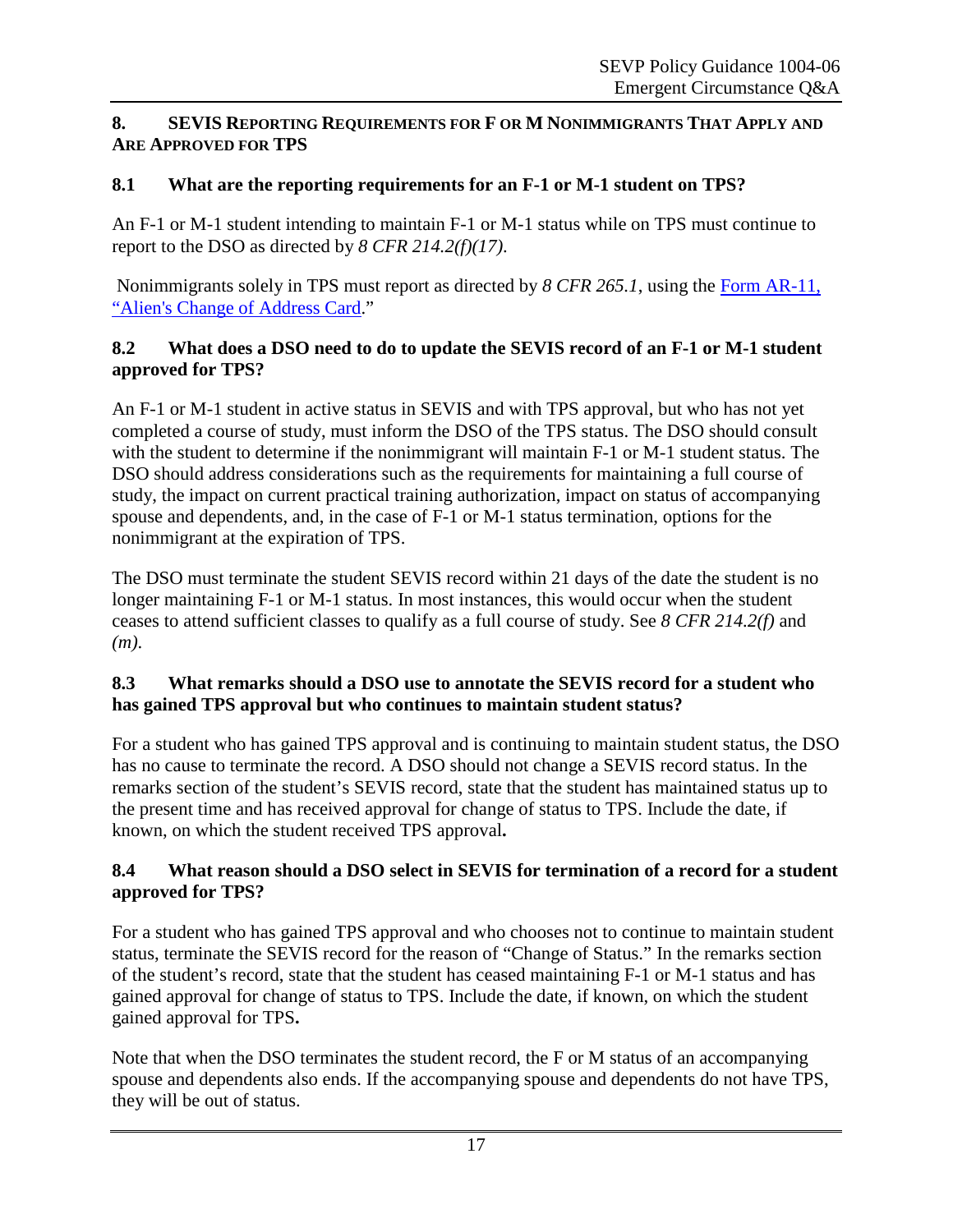#### <span id="page-17-0"></span>**8.5 What does a DSO need to do to update the SEVIS record for a student's accompanying spouse or dependents who have applied for and been approved for TPS?**

If the student maintains F-1 or M-1 status, the spouse or dependents in TPS will simultaneously continue to have F-2 or M-2 status, presuming they have taken no other action that would result in status termination.

#### <span id="page-17-1"></span>**8.6 What should a DSO do with an F-1 or M-1 student's SEVIS record if the student is on optional practical training (OPT) but received TPS?**

A student can continue to work on OPT or to maintain studies. If the student wants to pursue work using an EAD approved for reason of TPS, then the DSO would need to complete or terminate the SEVIS record, as applicable. In the remarks section of the student's SEVIS information, the DSO should also indicate that the student has TPS and has maintained F-1 or M-1 status to that point.

#### <span id="page-17-2"></span>**9. SUMMARY OF EMPLOYMENT OPTIONS AVAILABLE WITH DECLARATIONS FOR TPS AND EMERGENT CIRCUMSTANCE**

# <span id="page-17-3"></span>**9.1 What employment-related benefits are available to Haitian F or M nonimmigrants?**

| <b>Benefit</b>                                         | Eligible<br>status | Form and fee                                                                   | Time in-status<br>requirement                         | <b>Employment</b><br>hour limit                   | <b>Required credit</b><br>hours               | <b>Validity of</b><br><b>EAD</b>                                |
|--------------------------------------------------------|--------------------|--------------------------------------------------------------------------------|-------------------------------------------------------|---------------------------------------------------|-----------------------------------------------|-----------------------------------------------------------------|
| On-campus<br>employment<br>(normal)                    | $F-1$              | No application to<br><b>DHS</b>                                                | None                                                  | 20 hours or less<br>while school is<br>in session | Full time                                     | N/A                                                             |
| On-campus<br>employment<br>(emergent<br>circumstance)  | $F-1$              | No application to<br><b>DHS</b>                                                | None                                                  | Not limited                                       | 6 hours<br>(undergrad); 3<br>hours (graduate) | N/A                                                             |
| Off-campus<br>employment<br>(economic<br>hardship)     | $F-1$              | Form I-765 (see<br>USCIS website for<br>current filing fees)                   | One full<br>academic year<br>as $F-1$                 | 20 hours or less<br>while school is<br>in session | Full time                                     | 1 year                                                          |
| Off campus<br>employment<br>(emergent<br>circumstance) | $F-1$              | Form I-765 (see<br>USCIS website for<br>current Filings fees)                  | None                                                  | Not limited                                       | 6 hours<br>(undergrad); 3<br>hours (graduate) | 1 year<br>renewable<br>until notice<br>rescinded                |
| <b>TPS</b>                                             | F or M             | Form I-821 and<br>Form I-765 (See<br><b>USCIS</b> website for<br>current fees) | Present in<br>United States on<br>January 12,<br>2010 | Not limited                                       | None                                          | Until end of<br><b>TPS</b><br>designation<br>(July 22,<br>2011) |

<span id="page-17-4"></span>TABLE: **Summary of employment-related benefits available to Haitian F or M students** 

# <span id="page-17-5"></span>**9.2 Whom should a DSO contact with questions about TPS?**

Direct general questions about TPS to USCIS. See the FOR FURTHER INFORMATION CONTACT section of the FRN, ["Designation of Haiti for Temporary Protected Status.](http://edocket.access.gpo.gov/2010/2010-1169.htm)"